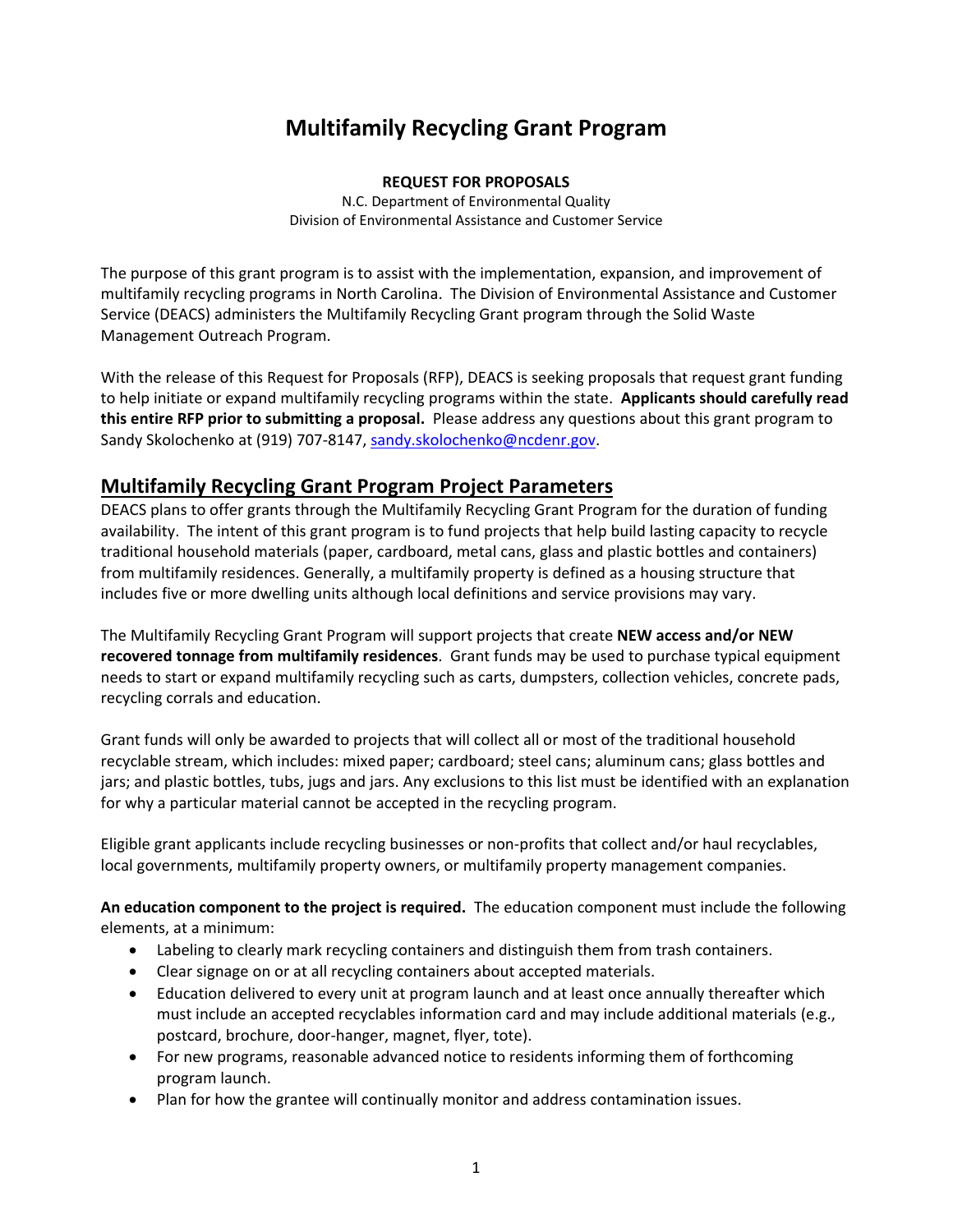DEACS offers readymade designs for educational materials as part o[f Recycle Right NC](https://deq.nc.gov/about/divisions/environmental-assistance-and-customer-service/recycling/general-recycling-information/customized-outreach-materials) outreach suite. Any design template can be customized for a grantee. Graphic design services are offered at no cost, but printing and distribution is the responsibility of the grantee. Grant funds can be requested to help cover the cost of printing and distribution.

The use of DEACS outreach materials is preferred, but projects can utilize others including [The Recycling](https://recyclingpartnership.org/multifamily/)  [Partnership \(TRP\)](https://recyclingpartnership.org/multifamily/) or locally created materials. Locally created education materials should be submitted in draft form as part of the grant application and all components must be reviewed and approved by DEACS before printing and distributing.

#### *Education-only projects are not eligible for funding under this grant program.*

In general, approved grant applications will be funded in the order in which they were received. Grant contracts will only be initiated once all application requirements are met. **There is no due date for grant applications.** Applications will be accepted on an ongoing basis while funding is available. Applicants are strongly encouraged to submit applications at least 90 days prior to intended project implementation. In the event that grant funding is not available when an application is received, DEACS will place applicants on a waiting list in the order in which applications were received and approved, and then DEACS will initiate a grant contract if and when funds become available.

### **Grant Amounts and Cash Match Requirement:**

The minimum amount of grant funding available per Multifamily Recycling Grant project is \$25,000. The maximum amount of grant funding available per Multifamily Recycling Grant project is \$250,000.

#### **Required Cash Match for Local Governments**

Local government grant winners must provide a cash match equal to or exceeding 10 percent of the requested grant funding. For example, a grantee requesting a \$50,000 grant must match at least \$5,000 with local funds for a total project cost of \$55,000.

• Distributions from the \$2 per ton Solid Waste Disposal Tax may be used to cover cash match requirements. In-kind contributions will not be accepted in lieu of cash match.

#### **Required Cash Match for Recycling Businesses, Non-profits, and Property Owners or Managers**

Recycling businesses, non-profits, property owners, and property manager grant winners must provide a cash match equal to or exceeding 25 percent of the requested grant funding. For example, a grantee requesting a \$100,000 grant must match at least \$25,000 with private funds for a total project cost of \$125,000.

#### **Grant Project Planning:**

Available funding is limited, and it is anticipated that the Multifamily Recycling Grant Round will be highly competitive. For this reason, it is important that projects seeking grant funding be well thought out and well planned, and that applicants follow the instructions in this RFP when preparing proposals by providing all information as outlined in the Required Proposal Format section.

In addition to the required education components outlined on page 1, applicants are encouraged to consider the following best management practices. Implementation of some or all of these elements will improve the competitiveness of the grant proposal and increase the likelihood of success with the multifamily recycling program. Recommendations include:

• Directional signage within the multifamily complex to direct residents to recycling containers.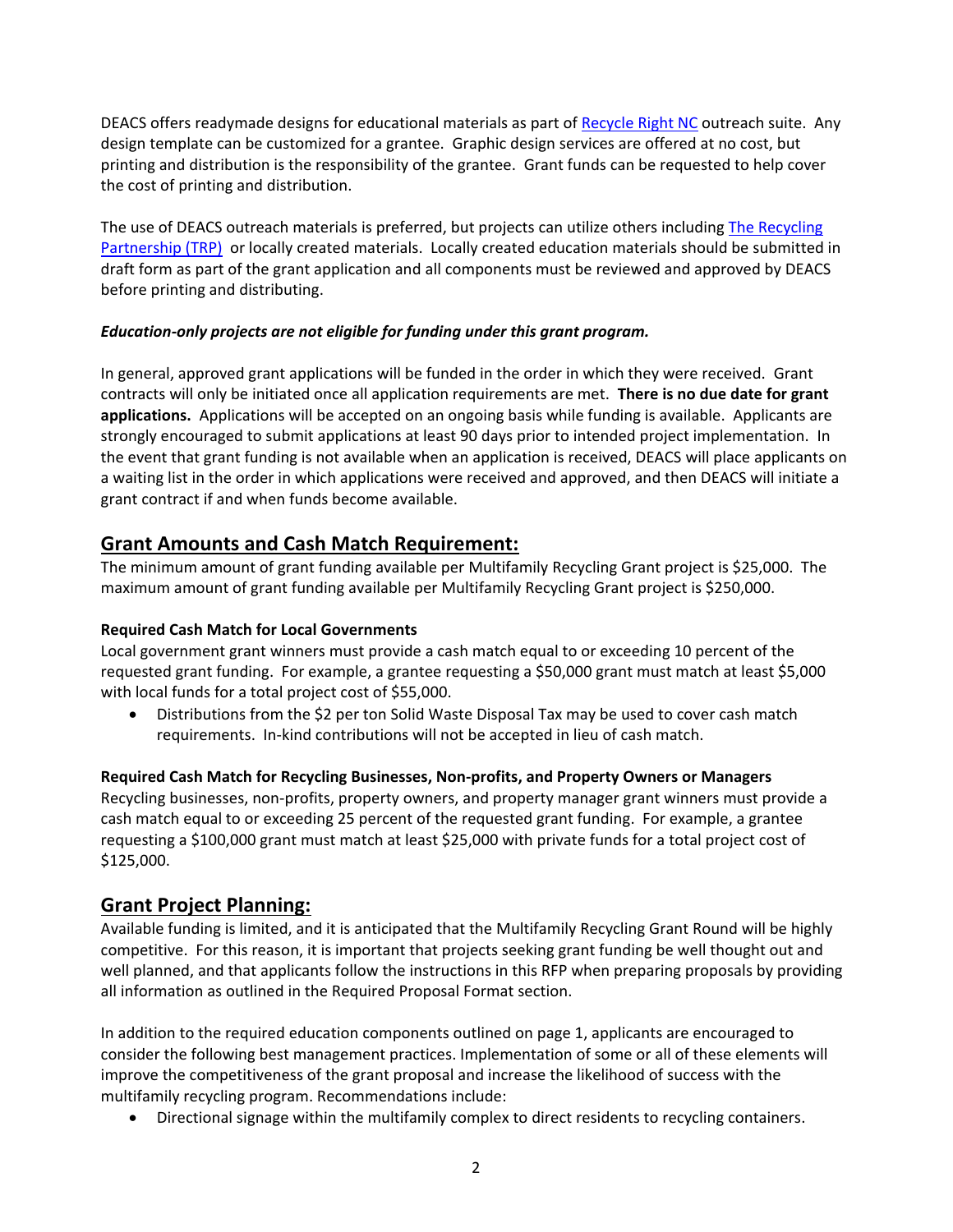- Education reinforcement with reminders 4-6 weeks into program initiation.
- Continued education reminders on a schedule more frequent than once per year, such as quarterly.
- In-unit containers, paired with education, for storage and transportation of recyclable materials from residential units to recycling containers.
- Local champions to garner support and reinforce program parameters.
- Coordination between local government staff, property managers and recycling haulers to provide unified recycling messaging and inform one another about program changes.

Eligible entities preparing proposals for a Multifamily Recycling Grant are strongly encouraged to contact Sandy Skolochenko at (919) 707-8147, [sandy.skolochenko@ncdenr.gov](mailto:sandy.skolochenko@ncdenr.gov) (for local government proposals) or Mike Greene (for business, non-profit, property owner or property manager proposals) at (919) 707-8137, [mike.greene@ncdenr.gov.](mailto:mike.greene@ncdenr.gov) These staff are available to discuss potential grant projects and provide technical assistance and advice prior to submitting a grant proposal.

# **Use of Grant Funds:**

Examples of **approved uses** of grant funds include equipment purchases, site development costs, educational materials, etc.

Grant funds **MAY NOT** be used for employee salaries, land acquisition costs, administrative expenses such as overhead, utility costs, studies or work performed by consultants, contracted collection costs, and / or payment for other contracted recycling services.

If you have questions about eligible uses of grant funds, please contact Sandy Skolochenko at (919) 707 8147 o[r sandy.skolochenko@ncdenr.gov.](mailto:sandy.skolochenko@ncdenr.gov)

# **Eligible Entities:**

- Local governments, defined as counties, municipalities, councils of governments and solid waste authorities in North Carolina, are eligible to apply for funding from the Multifamily Recycling Grant Program.
- Recycling businesses and non-profits that collect and/or haul recyclables from multifamily properties are eligible to apply for funding from the Multifamily Recycling Grant Program.
- Multifamily property owners or managers are eligible to apply for funding from the Multifamily Recycling Grant Program. For the purposes of this grant, eligible entities include companies that own or manage one or more multifamily property. Local ordinances may define the number of dwelling units for a property to be considered multifamily.
- Applicants with previous or current DEACS recycling grants are eligible to apply as long as any open grants are in good standing and expected to be completed on time.
- Federal and state agencies **are not eligible** for funding through this grant program.
- Public universities, community colleges and private colleges and universities **are not eligible** for funding through this grant program.

# **Conditions on Submittals:**

- Only one proposal per eligible entity will be accepted.
- Multi-party initiatives such as joint projects involving two or more eligible applicants where each applicant contributes towards project funding are encouraged. Any group participating in a multiparty project proposal may not submit additional proposals.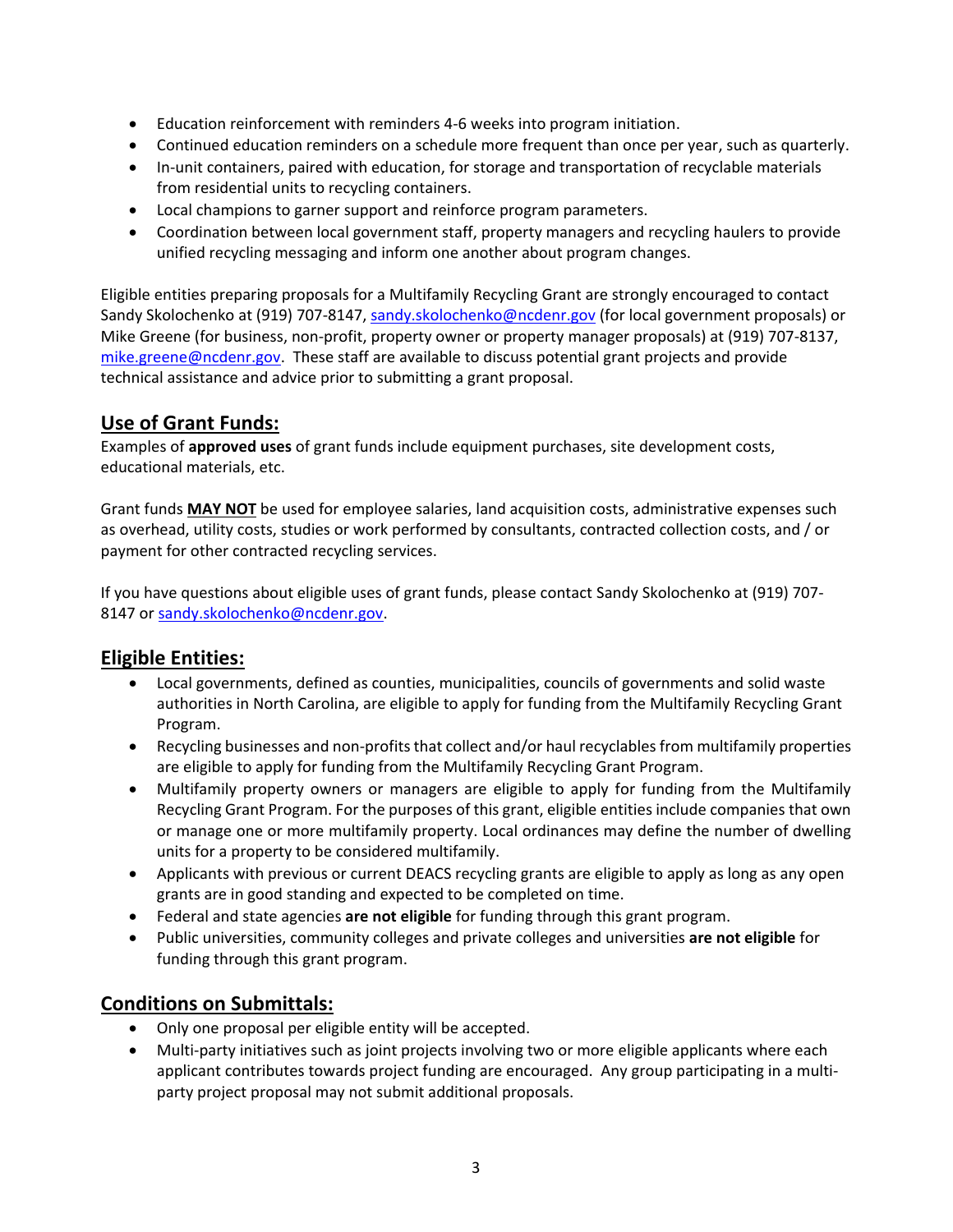- Applications will not be accepted from local governments that have not submitted the required Solid Waste and Materials Management Annual Report for the most recent fiscal year.
- Applications will not be accepted from companies on the N.C. Office of State Budget and Management's [Suspension of Funding List](https://www.osbm.nc.gov/stewardship-services/grants/suspension-funding-memos) due to failure to complete applicable financial reports for any previous North Carolina state agency grant.

### **Grant Project Period / Funding Period:**

Successful grant applicants will be required to enter into a grant contract with the N.C. Department of Environmental Quality (DEQ). The resultant grant contract period is one year. Grantees must expend funds within the contract period unless the grant contract end date is extended by written agreement between the applicant and the DEQ. Extensions are possible but not guaranteed. **All purchases associated with grant funds must be made within the grant contract period. Any purchases made prior to the start of the grant contract or after the end date of the grant contract will not be eligible for reimbursement.**

### **Proposal Due Date:**

Proposals will be received by DEACS on a rolling basis, there is no due date.

### **How to Submit Proposals:**

Grant proposals must be submitted by email to [sandy.skolochenko@ncdenr.gov.](mailto:sandy.skolochenko@ncdenr.gov) Receipt of all acceptable proposals will be acknowledged by e-mail. *If you do not receive a confirmation, contact Sandy Skolochenko at 919-707-8147 as soon as possible.* It is the responsibility of anyone submitting a proposal to contact DEACS if they do not receive a confirmation. Please submit electronic versions of proposals as Microsoft Word (preferred) or Adobe (PDF) files.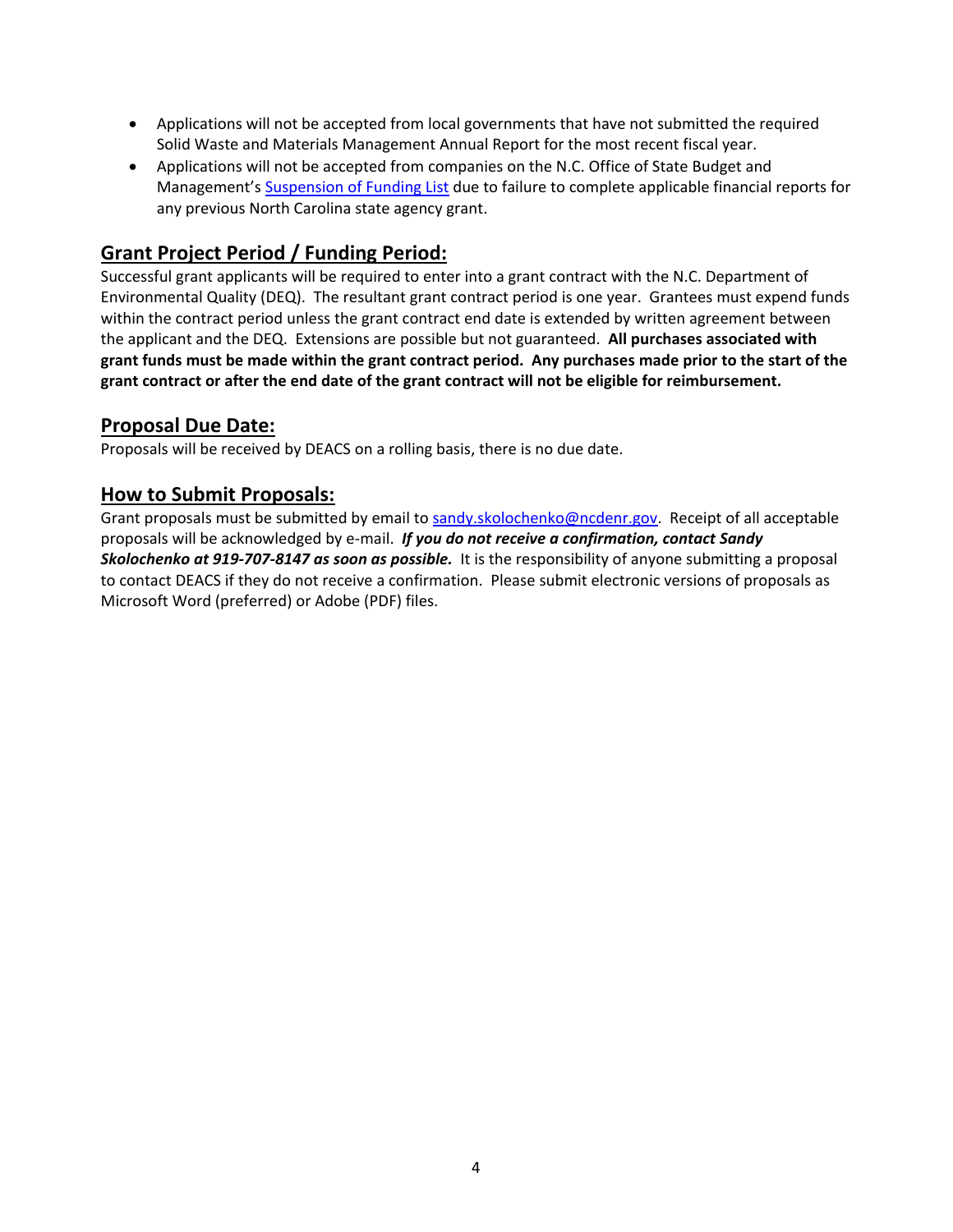### **Required Proposal Format:**

The following outline indicates what applicants **must** include in their proposal for their application to be considered complete. Proposals that fail to provide all of the required information or that fail to follow the following format will be deemed inadequate and may not be considered for funding.

- Project Title
- Applicant Contact Information: to include the following:
	- $\checkmark$  Name and title of main contact
	- ✓ Organization
	- ✓ Address
	- $\checkmark$  Phone number
	- $\checkmark$  F-mail address
- Date of Proposal Submittal: the date the proposal is submitted to DEACS
- Project Description: Provide responses to each of the following prompts below. Applicants are encouraged to provide a clear project description and consider the Award Criteria as they describe the project elements.
	- 1. Describe the proposed project and identify specifically what items (and how many) you intend to purchase with grant funds. Please describe the collection method for recyclables generated by this effort. What type and size of containers will be used to collect recyclables? How frequently will recyclables be collected and what type of truck or vehicle will be used for collection?
	- 2. How does the proposed project create or expand multifamily recycling in the community? Is the proposed project a new program or an expansion of an existing program? How will the operational cost of the program be covered?
	- 3. What recyclable items will be collected in the multifamily program? Which material recovery facility will receive the recyclables for sorting and marketing? How will you educate residents about the launch of the program and accepted recyclables? What is your plan for monitoring and addressing contamination?
	- 4. How many multifamily properties or units will be impacted by or have access to the recycling services associated with the proposed project? Please provide an estimated total number of units that will gain recycling access. Will the project serve all multifamily residences in the community or a subset?
	- 5. Estimate the number of tons of waste expected to be reduced annually as a result of the proposed project. Please explain how you came up with the estimate. Grantees will be required to provide data on the amount of recycling collected as a result of the project. Required data includes monthly waste and recycling tonnage (or estimates) for the 12 month period prior to project launch and monthly waste and recycling tonnage for at least one year after project launch. Please indicate how this data will be collected.
	- 6. What is the anticipated service life for the items or materials to be purchased with grant funds? How do you plan to sustain the multifamily recycling program after the grant ends?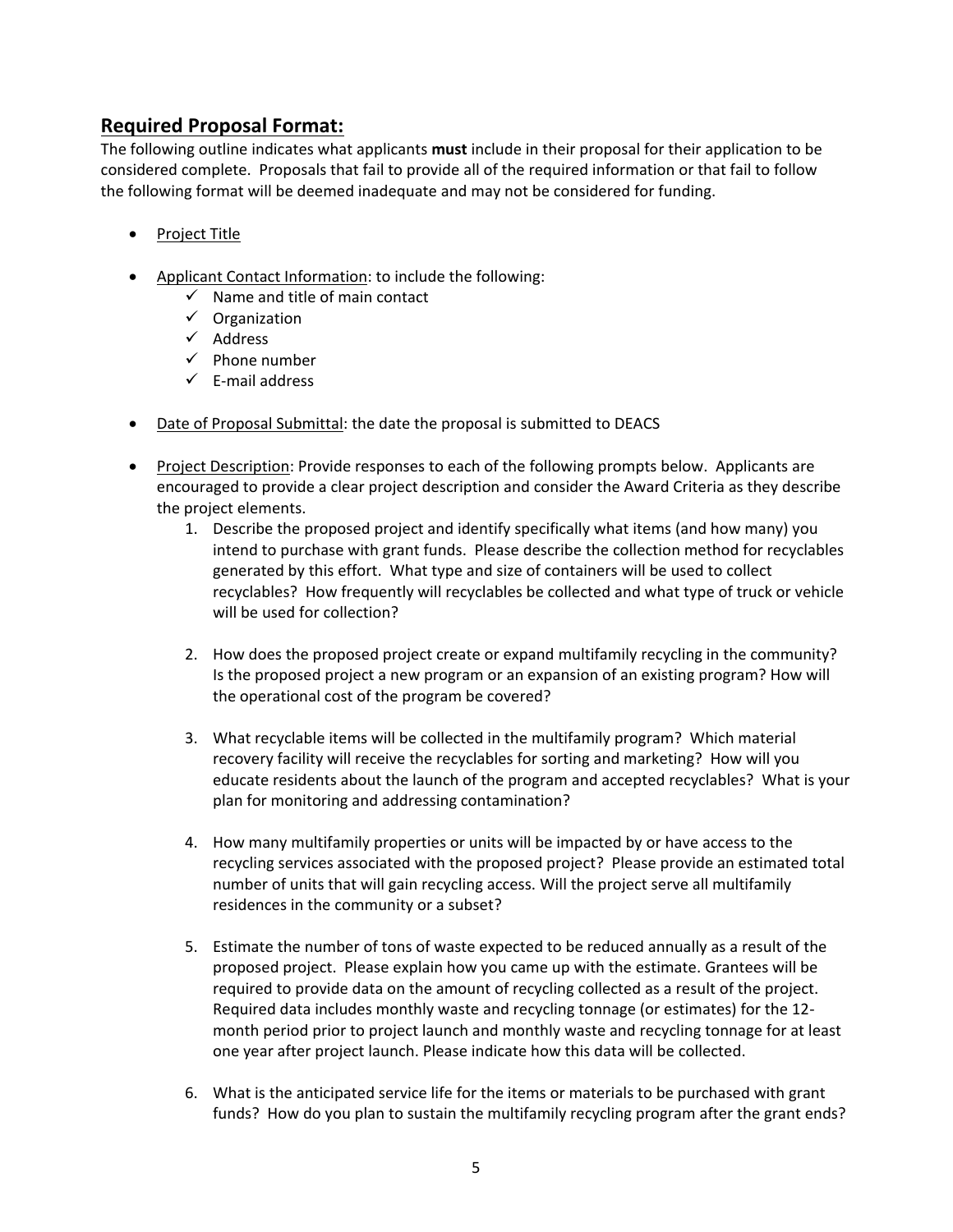Please address how you will fund operational costs, ongoing education, and replacement equipment as needed.

- 7. Describe any partnerships associated with the proposed project. Please include documentation of support from any partner entities.
- Letter of Support: All proposals must include a letter from the recycling material recovery facility (identified in Question 3 above) stating that the facility is able and willing to accept the recyclables generated from the multifamily program. The letter should also list the accepted recyclables.
- Supplemental Requirements: Recycling businesses or non-profit organizations must include additional information as stipulated in the Supplemental Requirements section.
- Project Timeline: Bulleted list showing project milestones and general implementation dates. Recommended contract start date is at least 90 days after proposal submittal.
- Project Budget: to include the following:
	- $\checkmark$  Itemized list of intended expenditures and estimated costs
	- $\checkmark$  Total project cost with breakdown of funding requested from the state and amount of matching funds to be provided by the applicant (see Cash Match Requirements)

| <b>Project Elements</b>                                        | <b>Estimated Cost</b>     |                             |                                       |
|----------------------------------------------------------------|---------------------------|-----------------------------|---------------------------------------|
| Recycling Containers for Multifamily Recycling<br><b>Sites</b> | \$53,000                  |                             |                                       |
| Labels for Bins and Signs for Recycling Sites                  | \$1,000                   |                             |                                       |
| Program Brochures (Printing)                                   | \$1,000                   |                             |                                       |
| <b>Project Budget</b>                                          | <b>Total Project Cost</b> | <b>State Grant</b><br>Award | <b>Applicant Cash</b><br><b>Match</b> |
| Total                                                          | \$55,000                  | \$50,000                    | \$5,000                               |

 $\checkmark$  Please submit the Project Budget in a table following the example shown below:

\* Note about Project Budgets for local government applicants: state and local sales taxes **are not** reimbursable expenditures and should not be included as part of grant budgets.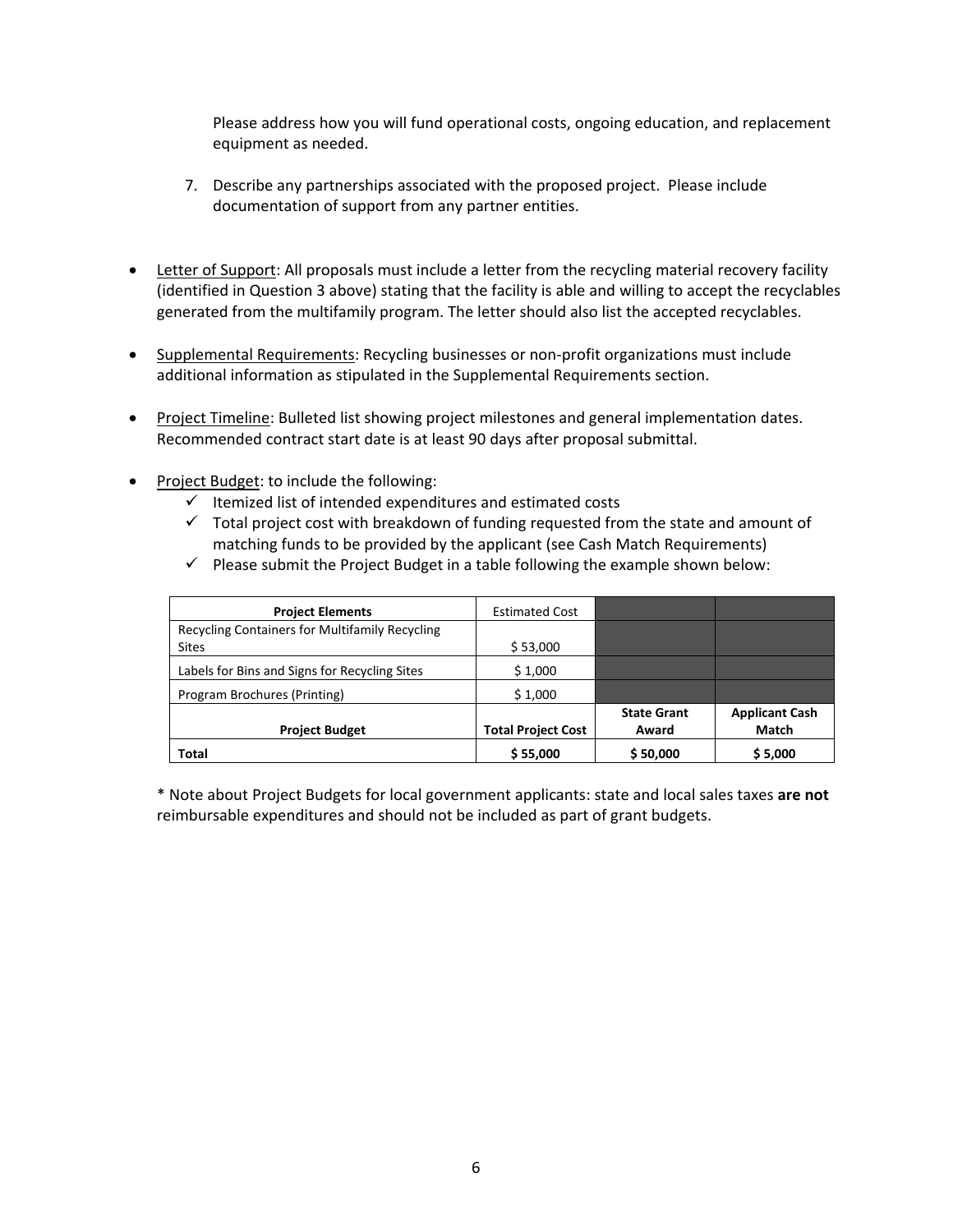### **Supplemental Requirements for Recycling Business and Non-Profit Applicants:**

All recycling businesses and non-profits must provide responses to each of the following prompts in their submitted proposal.

- 1. Briefly describe your company or organization's history and the recycling services you offer.
- 2. Do you currently or have you ever managed a multifamily recycling program or provided multifamily recycling service? If so, please describe. If not, please indicate how your experience and expertise will ensure success in the multifamily sector.
- 3. Describe your competition. What are the advantages of your services?
- 4. Provide your recent financial history in a format following the table below and provide any necessary additional description or clarification. *All financial information will remain confidential.*

| <b>YEAR</b>               | 2019 | 2020 | 2021 | 2022<br>Projected |
|---------------------------|------|------|------|-------------------|
| <b>Expenses</b>           |      |      |      |                   |
| Equipment/supplies        |      |      |      |                   |
| <b>Operating expenses</b> |      |      |      |                   |
| Salaries                  |      |      |      |                   |
| Loan payments             |      |      |      |                   |
| Other                     |      |      |      |                   |
| <b>Total Expenses</b>     |      |      |      |                   |
| <b>Income</b>             |      |      |      |                   |
| Sales                     |      |      |      |                   |
| Other revenue             |      |      |      |                   |
| Total Income              |      |      |      |                   |
| <b>PROFIT OR LOSS</b>     |      |      |      |                   |

5. Explain any losses and how your company plans to become profitable in the short term (1-3 years). Please explain how your company's finances are sustainable and not dependent on grant funds.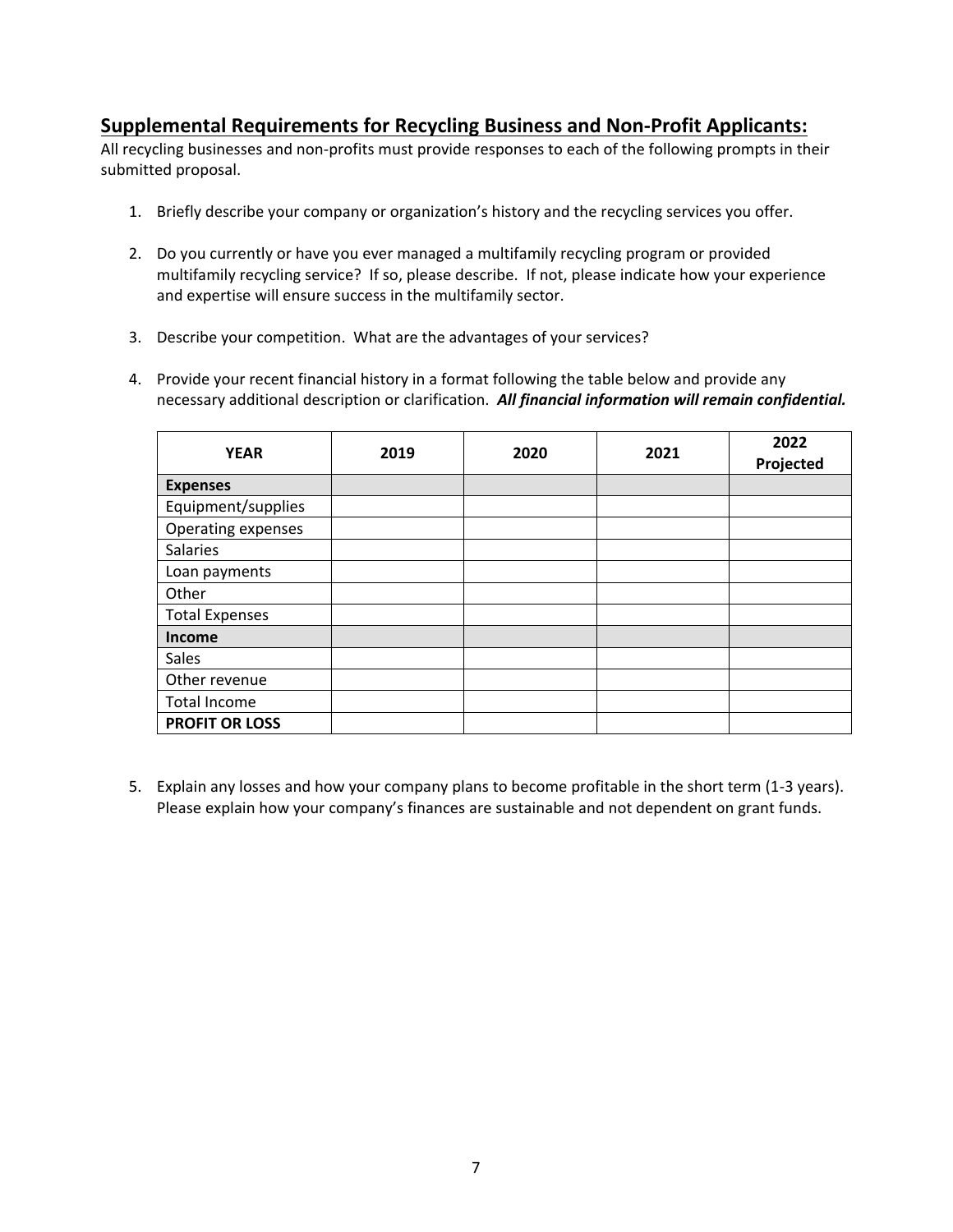# **Grant Selection Process:**

A selection committee will use the pre-established Award Criteria identified below to evaluate proposals and make award decisions.

### **Award Criteria:**

Applicants are encouraged to consider the following Award Criteria as they develop their grant proposals. A total of 100 points is available.

- 1. **Demonstration of Need (0-10 points):** How does the proposed project address a specific programmatic, equipment or infrastructure need for multifamily recycling?
- 2. **Planning (0-25 points)**: Did the Project Description include all necessary elements as outlined in the Required Proposal Format? Is the proposal well thought out, well researched and backed by valid facts and assumptions? Are details of the program clearly planned and outlined with a strategy for addressing issues and evaluating success? Does the project incorporate recommended multifamily recycling best management practices?
- 3. **Education (0-15 points)**: Does the project include the minimum required education components? Do educational materials utilize images and provide clear and concise information about accepted recyclables? Does the project include a plan to monitor and address contamination?
- 4. **Waste Reduction Impact (0-30 points)**: How many new or increased tons are expected to be recovered from the multifamily recycling program? Does the proposal outline specific and realistic measurement criteria?
- 5. **Efficiency and Longevity (0-20 points)**: Will the program be implemented and operated in an efficient and cost-effective manner? Does the project make long-term investments that will continue to serve the community well beyond the grant period? Does the grantee commit to and adequately plan for sustaining the program for years to come?

# **If a Proposal is Selected for Funding:**

Applicants selected to receive grant funding will be notified by DEACS with a formal offer by e-mail. The applicant must accept or decline the offer. The following will occur once the offer of grant funding is accepted:

- DEACS may work with applicants to revise initially submitted proposals before entering into a grant contract. Any changes to initial proposals must be approved by DEACS and the applicant and the resultant Final Multifamily Recycling Grant Proposal will become an attachment to the grant contract.
- Successful applicants will be required to:
	- o Provide their federal tax ID number.
	- $\circ$  Register with the state's e-procurement system using the same address provided in the applicant's proposal. To register in the state's e-procurement system or confirm/update your existing registration, please visit the following link: http://eprocurement.nc.gov/.
	- $\circ$  Submit a Conflict of Interest Policy using the following template or submitting a copy of your organization's existing policy: https://deq.nc.gov/conservation/recycling/programsoffered/grants-local-governments#Forms.
- All applicants, with the exception of local governments, will be required to provide:
	- o No Overdue Taxes Certification with notarized signature: https://deq.nc.gov/conservation/recycling-business-assistance/financing/grants/forms
	- o Non-Debarment form: https://deq.nc.gov/conservation/recycling-businessassistance/financing/grants/forms